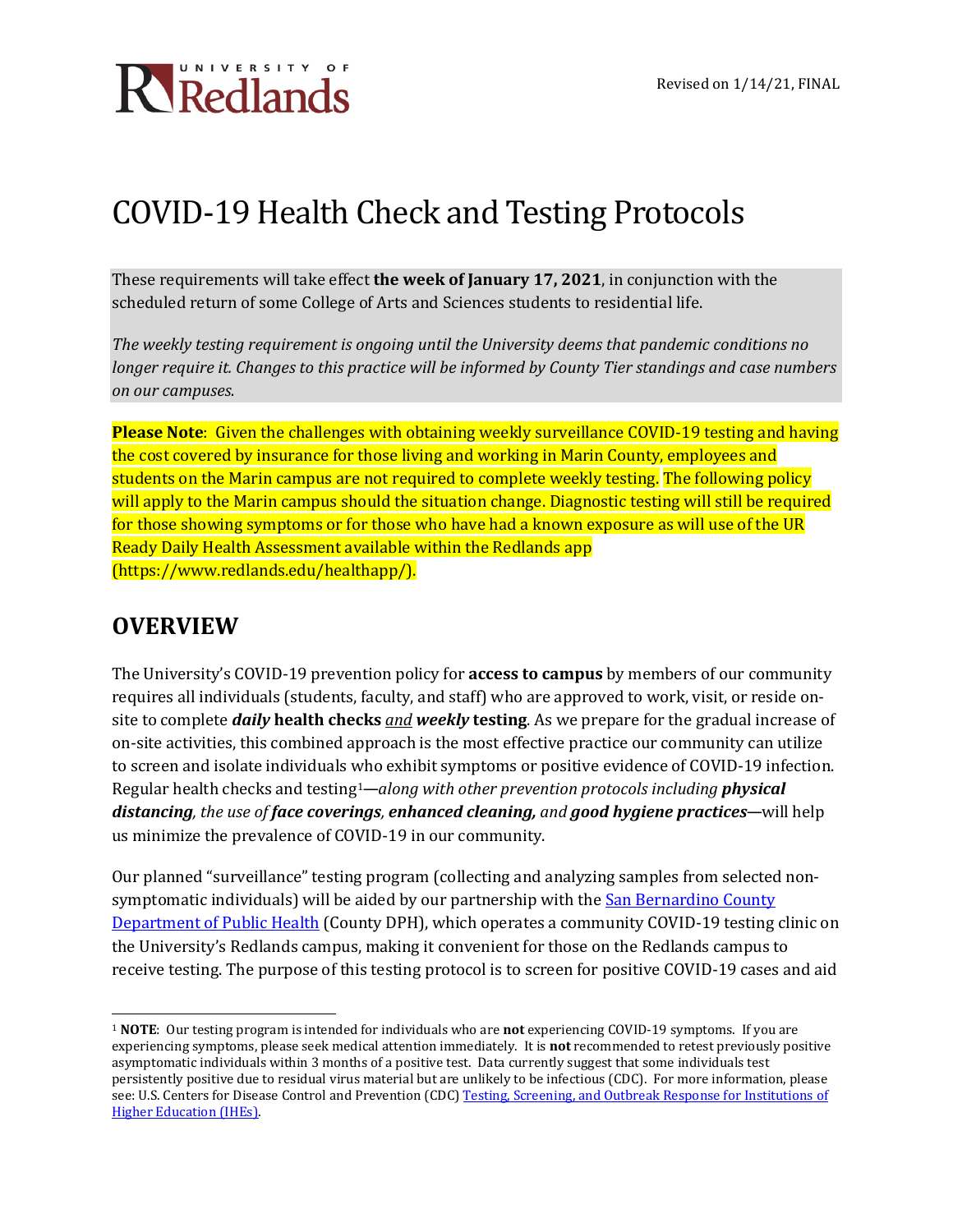# Ricedlands

in identifying potential outbreaks sooner than we would if only relying on a daily health assessment/symptom survey. The health, safety, and privacy of our community is our top priority.

While the University is requiring testing, no protected individual health information will be shared with the University from any testing location. Federal law—the Health Insurance Portability and [Accountability Act of 1996](https://www.hhs.gov/hipaa/index.html) (HIPAA)—protects sensitive patient health information from being disclosed without the patient's consent or knowledge. As such, the University must rely on each employee and student to provide notice when they test positive for COVID so we can respond appropriately and provide needed support.

The weekly testing requirement for all faculty, staff, and students will take effect the week of **January 17, 2021**. All students, faculty, and staff who live in residence, work on-site, and/or visit any University campus (no matter how short the duration) will need to get tested weekly by scheduling an appointment at one of the testing sites or visiting a location that accepts walk-ins (visi[t https://www.redlands.edu/urready/#hphd](https://www.redlands.edu/urready/#hphd) for help identifying testing locations or visit [https://covid19.ca.gov/get-tested/\)](https://covid19.ca.gov/get-tested/).

While the weekly testing policy is required for students, faculty, and staff who are approved to work, visit, or reside on-site, we do know that student and employee gatherings and social behaviors off campus pose a real risk to our campus communities. We all have a responsibility to keep our communities safe, and we recommend that, even if you have no plans to be on a campus, you get tested regularly.

### **HEALTH CHECK AND TESTING OPERATIONS**

### **Administrative Oversight**

**Authority**. The University Vice President for Administration (VPA) has authority from the University President, and hence the Board of Trustees, to direct and oversee administration of COVID-19 pandemic operations. The VPA leads the University's COVID-19 Task Force, which is empowered to establish operational policy, make administrative decisions, and implement approved health and safety measures.

**Administration**. The COVID-19 Task Force monitors pandemic-related conditions and case levels daily and meets weekly or as needed to consider and effect adaptive responses in our operations. Specific administrative duties include the following and are done in consultation with the COVID-19 Task Force and University President: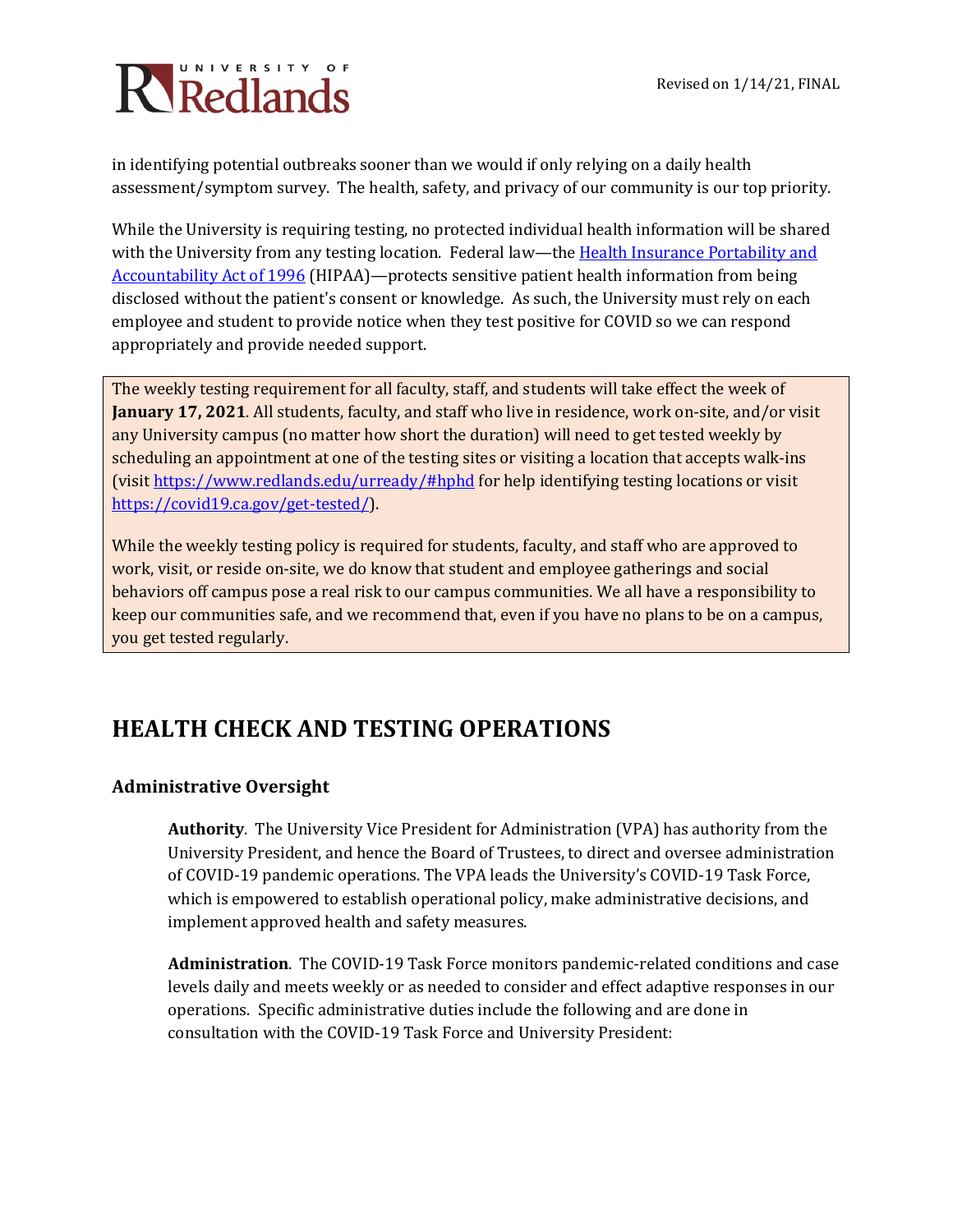

- 1. Health Check and Testing Program. Ongoing oversight of the University's COVID-19 health check and testing programs to ensure all required community members are in compliance.
- 2. Case Management. Monitoring the University's COVID-19 Case Management System to ensure accurate and timely implementation of protocols for reporting symptoms/exposure, contact tracing, isolation/quarantine, and related support services.
- 3. Response. Evaluating changing conditions and directing implementation of responses such as redeploying staffing, deploying reserve staffing, deploying contingency resources, closing portions or entire buildings, ordering suspension of in-person lectures, ordering periods of community quarantine, or closure of residences.
- 4. Communications. Maintaining regular, accurate, up-to-date, transparent, and bidirectional communications with the community via multiple channels of information.

### **Surveillance Testing Exemptions**

You are exempt from the weekly surveillance testing requirement if you:

- Never set foot on a U of R campus and, if residing nearby, never meet in groups of students or employees outside of your household and are asymptomatic.
- Have already had a confirmed case of COVID-19 and are asymptomatic.
- Have evidence of antibodies against the virus and are asymptomatic.
- Have received the full two-course dose of a COVID vaccine.
- Work, live, and/or study on the Marin campus.

Exemption from weekly testing does not free you from following University health and safety protocols. Additionally, if you develop COVID-19 symptoms, you must notify the University via our [reporting form,](https://nam10.safelinks.protection.outlook.com/?url=https%3A%2F%2Fcm.maxient.com%2Freportingform.php%3FUnivofRedlands%26layout_id%3D30&data=04%7C01%7Ckatie_olson%40redlands.edu%7Caa69eb51786a4a26193108d8a775b602%7C496b6d7d089e431889efd9fdf760aafd%7C0%7C0%7C637443472033459946%7CUnknown%7CTWFpbGZsb3d8eyJWIjoiMC4wLjAwMDAiLCJQIjoiV2luMzIiLCJBTiI6Ik1haWwiLCJXVCI6Mn0%3D%7C1000&sdata=j1Q1iksB%2BQcjYVjiq6oNJ0KdD7hKx4mjNvyUUxUF1fE%3D&reserved=0) so we can respond appropriately and request you receive a diagnostic test.

Please note, antibody testing is not recommended in place of weekly surveillance testing.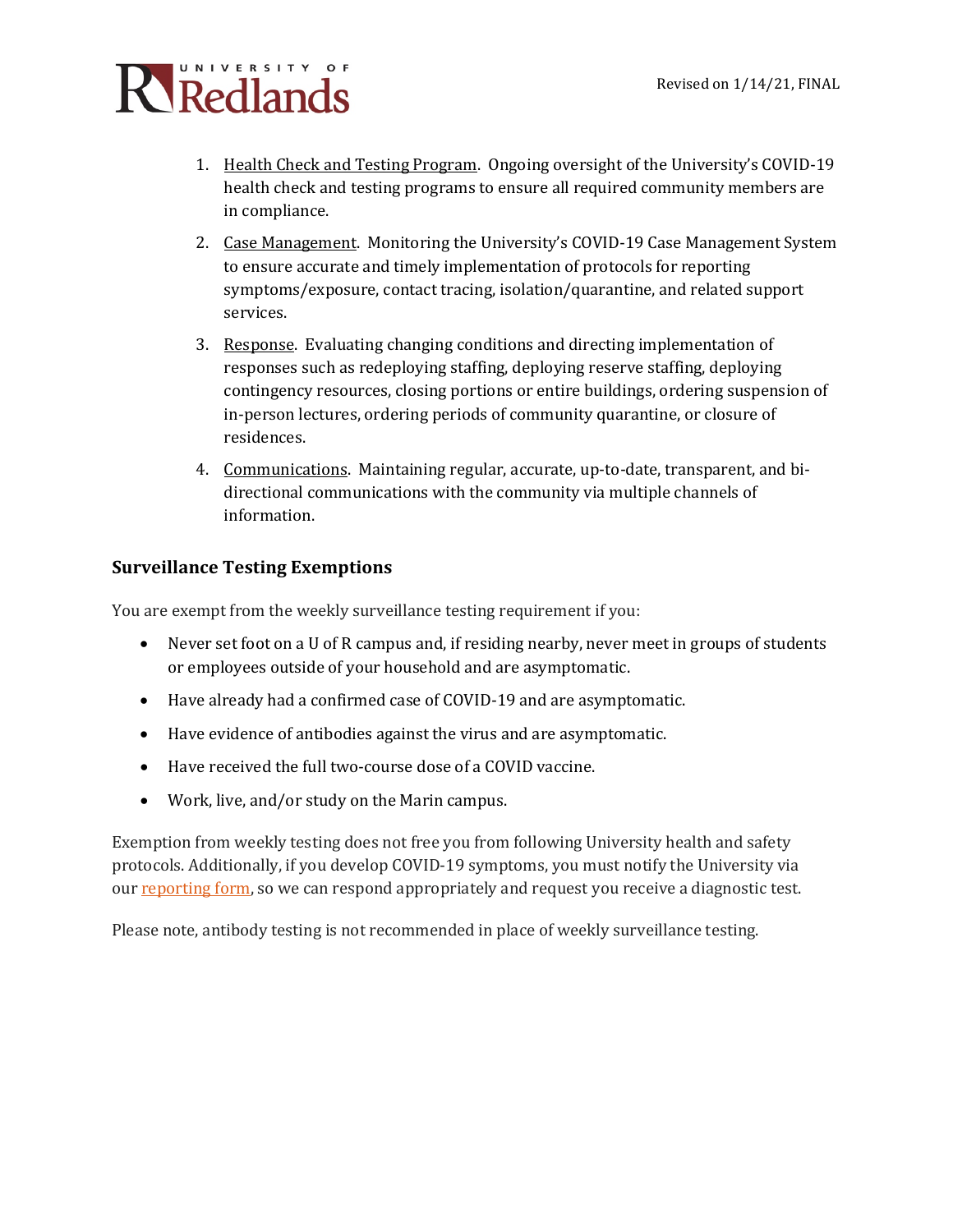

### **Daily Health Checks [\(https://www.redlands.edu/healthapp/\)](https://www.redlands.edu/healthapp/)**

**Students**. Full-time students living in University housing *and* those living off-campus who are accessing campus will be required to complete a daily self-assessment through the Redlands app for access to campus locations as described below. The self-screening asks students to respond to questions about any symptoms they may be experiencing. Each day, *successful completion* of the assessment will affirm a student's permission to access campus locations. When the assessment identifies *potential health risks*, students will be directed to implement appropriate self-care steps such as precautionary quarantine, seeking immediate medical care, and reporting via the [reporting form a](https://cm.maxient.com/reportingform.php?UnivofRedlands&layout_id=30)vailable online. While proof of completing the daily health assessment is not required to walk outdoors (properly distanced and with face covering) on campus, *a successful assessment will be required to enter some buildings, participate in groups, or receive support services*.

**Employees**. Faculty and staff are required to complete a daily self-assessment through the Redlands app before working on-site at any of our campuses. The self-screening asks employees to respond to questions about any symptoms they may be experiencing. Each day, *successful completion* of the assessment will affirm an employee's permission to access campus locations. When the assessment identifies *potential health risks*, employees will be directed to implement appropriate self-care steps such as precautionary quarantine, seeking immediate medical care, and reporting via th[e reporting form a](https://cm.maxient.com/reportingform.php?UnivofRedlands&layout_id=30)vailable online. While proof of completing the daily health assessment is not required to walk outdoors on campus, *a successful assessment will be required to enter some buildings, participate in groups, or receive support services*.

### **Weekly Testing**

### Student Arrival Testing

**Quarantine Upon Arrival (This section is for: residential students returning to the Redlands main campus; for commuting students, or students living off campus, see below)**. Upon arrival to an on-campus residence hall, returning students *must complete at least a five-day quarantine and then pass a COVID-19 screening test (results expected in up to 3 days) before they are cleared to end their initial (at least a total of 7 days) quarantine period*.

• **Quarantine Period – Residential Students on the Redlands Main Campus**. Students planning to reside on the Redlands campus during the spring 2021 semester should anticipate an initial quarantine period beginning the day they move-in through proof of a negative COVID-19 test administered no sooner than five days after their arrival on campus (for a total of at least 7 days of quarantine).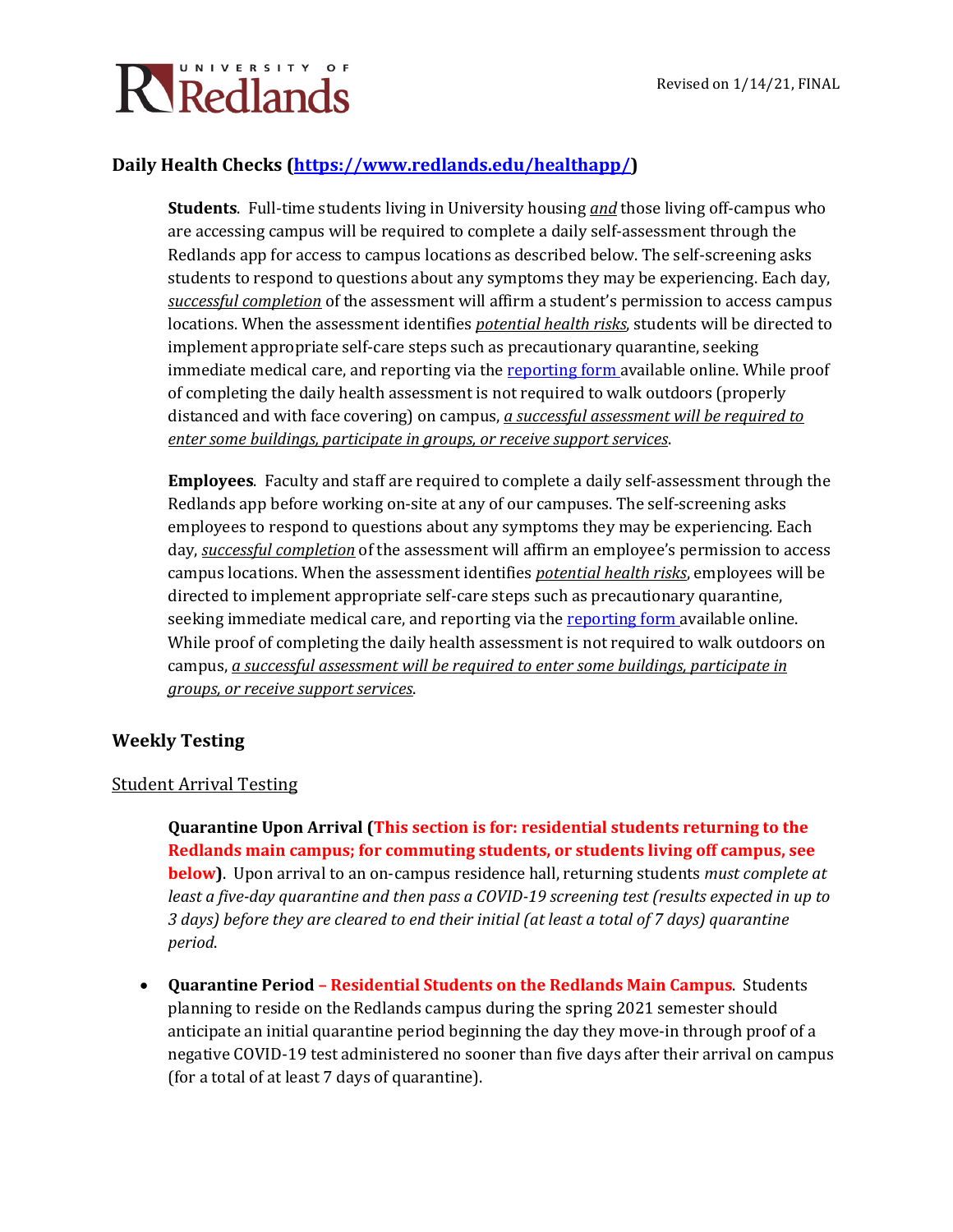# Ricalands

- **Quarantine Access – Residential Students on the Redlands Main Campus**. During this initial quarantine period, access to each respective residential community will be limited, without exception, to those assigned to their specific community, a practice that will continue for an unspecified period, with any change in practice informed by the County's Tier standing and case numbers on campus. In compliance with published health standards (i.e., face covering, six feet of physical distance, successful completion of the daily health assessment, etc.) during initial quarantine, students can enter *The Table* to access grab-andgo meal options using their meal plan, which begins January 16.
- **Quarantine Upon Arrival - Commuter Students Returning to Redlands Main Campus or Students Living near Campus in the Surrounding Area.** Upon arrival in Redlands or the surrounding area, students who live off campus and have plans to visit campus are expected to *complete a five-day quarantine and then pass a COVID-19 screening test* using the testing site on campus or an alternate testing site/service, before coming to campus. This requirement is necessary because students, whether in residence or not, inevitably mix with each other.
- **Evidence of Health Status**. To limit the exchange of personal items, students should anticipate using their cell phone and the Redlands Ready tile on the Redlands app to show their University ID, exhibit the successful completion of the daily health assessment, and "swipe" for a meal. Those without a cell phone can access the health assessment online and then request an assessment pass at the Campus COVID Kiosk.

#### **Initial Arrival Testing Procedure – Residential Students on the Redlands Main**

**Campus**. The University will provide residential students with instructions and a "takehome," nasal swab test kit. Student will self-administer the test, generally five days after arrival in Redlands. The test is non-invasive and relatively easy to administer. Should students need assistance, Health Center staff will be available to provide support. Generally, test results will be received by the student within 24 hours of submission of the test sample to our San Bernardino County Health Department partners. If a student tests positive during the initial quarantine period, established campus protocols will go into effect to provide needed support and resources and to contain the virus's spread. If a negative test is reported, the initial *individual* quarantine requirement expires, thereby allowing that student broader access to the campus community; however, *general access to residential communities will remain restricted.* To accommodate this initial quarantine period—even if we have permission to offer in-person learning as a teaching modality in January 2021—all classes will nevertheless be taught online through January 31.

**Initial Arrival Testing Procedure – Commuter Students Returning to Redlands Main Campus or Students Living near Campus in the Surrounding Area.** As noted above, the University requires off-campus students to get tested using one of the four options listed below, generally five days after arrival in Redlands.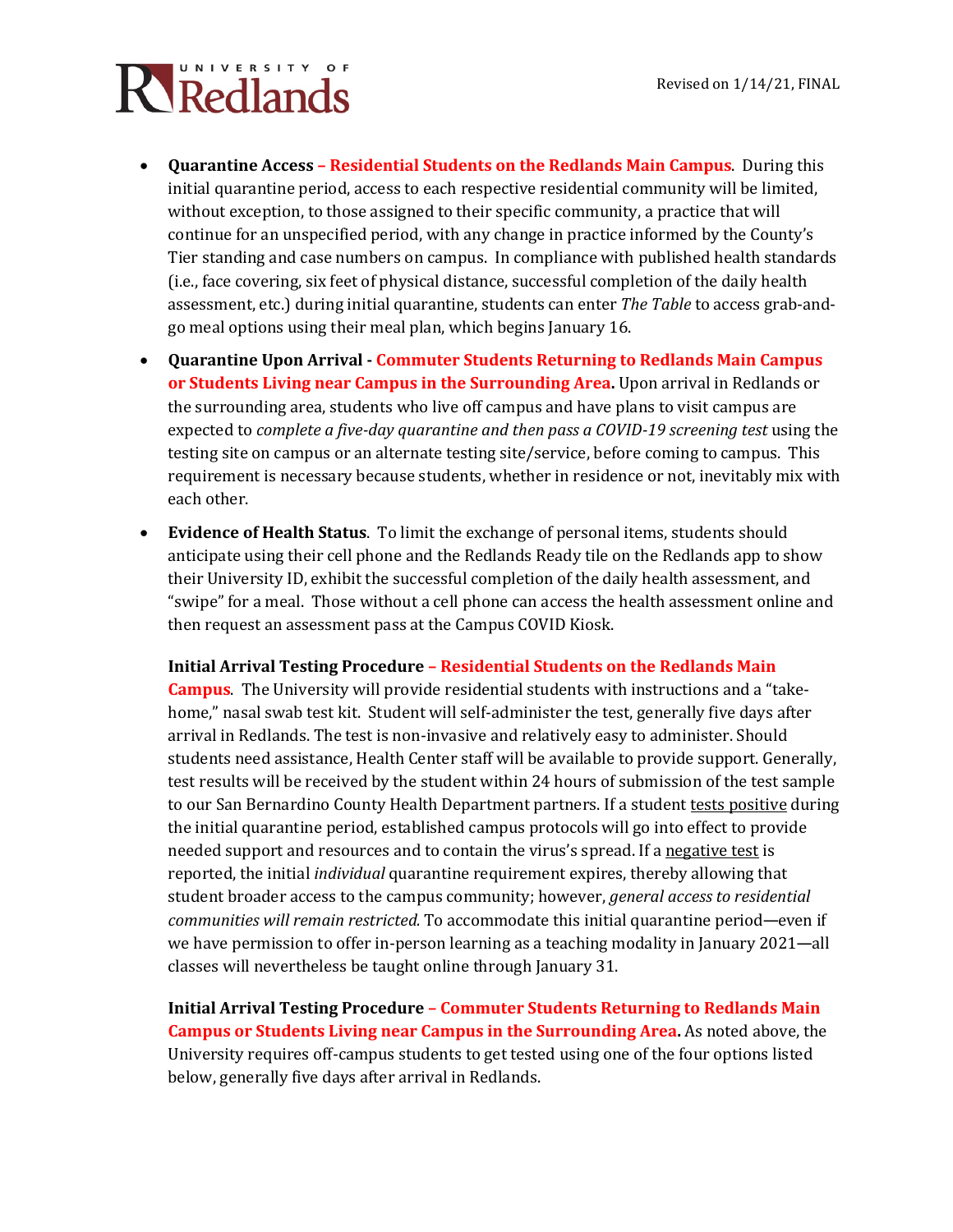

### Student Surveillance Testing

### **Testing Requirement (This section is for all students on the Redlands campus)**.

Students who live on campus, or have plans to visit campus, will be expected to test on a weekly basis and report their test date via the Redlands App. Those who do not comply with test protocols will not be permitted to enter classrooms, dining venues, and the like. The frequency of testing is subject to change. Failure to comply with required testing protocols may also be addressed using the Community Standards process and can result in the removal of the privilege to live on or visit campus.

### **Ongoing Weekly Testing Procedure (This section is for all students on the Redlands**

**campus)**. Full-time students living in University housing *and* those living off-campus who are accessing campus will be required to participate in the weekly testing program. *Students must comply with this request, with the only exceptions being for students who are not currently in Redlands or San Anselmo or who are 100% online with their classes and not residing on or near campus for the spring semester*. Students will receive regular reminders to schedule and complete their required weekly testing.

Multiple means of compliance with the testing requirement are acceptable, including:

- 1. **Testing at the San Bernardino County DPH COVID-19 site on the Redlands campus in University Hall**. This San Bernardino County test site has the capacity to test 1,000 individuals daily. Students may schedule their weekly test via the County DPH website. The on-campus site also accepts walk-ins without appointment.
- 2. **Testing with an Approved Self-Test**. Students with health concerns or restrictions who require additional accommodations may utilize a self-testing option.
- 3. **Testing by a Health Care Provider**. Students may arrange to complete their testing requirement with their chosen health care provider.
- 4. **Testing by any other county site or other approved testing site**. Students can schedule their weekly test at any approved testing location.

No matter the testing location chosen, all students are required to test on a weekly basis (frequency is subject to change) and report their test date via the Redlands App. Visit <https://www.redlands.edu/urready/#hphd> for help identifying testing locations. For a list of all County and State testing sites, visi[t https://covid19.ca.gov/get-tested/.](https://covid19.ca.gov/get-tested/) 

#### Employee Surveillance Testing

**Ongoing Weekly Testing Requirement**. All employees who will be accessing the Redlands campus for any duration are required to complete weekly testing. Employees who are